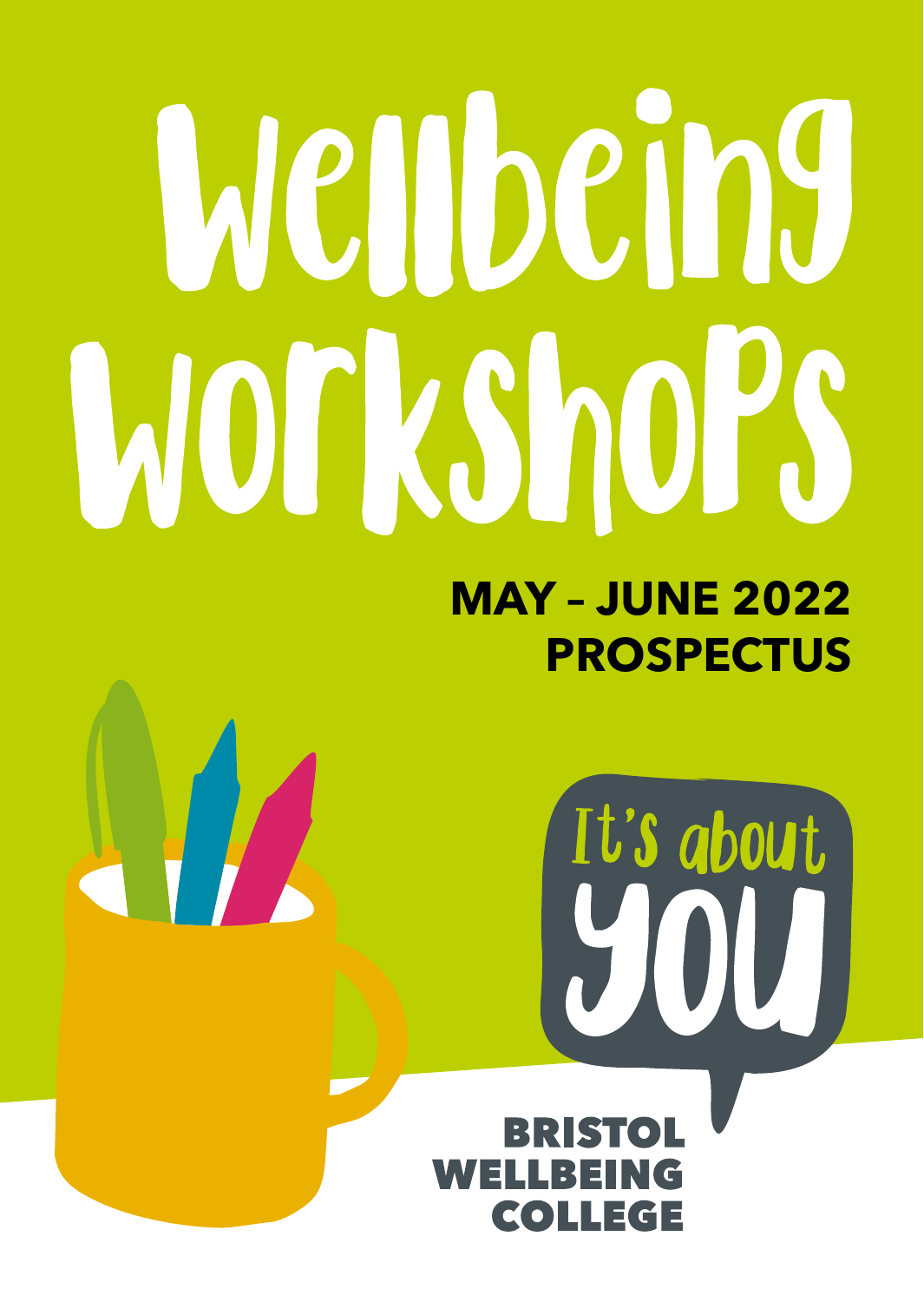# **ICLCOM**

Bristol Wellbeing College provides free workshops, courses and activities to explore, improve and maintain our mental health and wellbeing.

Our workshops and courses are available to adults living in Bristol and anyone who has used mental health services in Bristol.

Please enrol and book online at: **www.second-step. co.uk/wellbeing-colleges/bristol-wellbeing-college/**

For all enquiries, please email us at **bristol.wellbeing.college@second.step.co.uk** or call **0117 914 5498** and we will be happy to help.



**Bristol: Mental** Mentat<br>Health caring<br>ppen<br>hopeful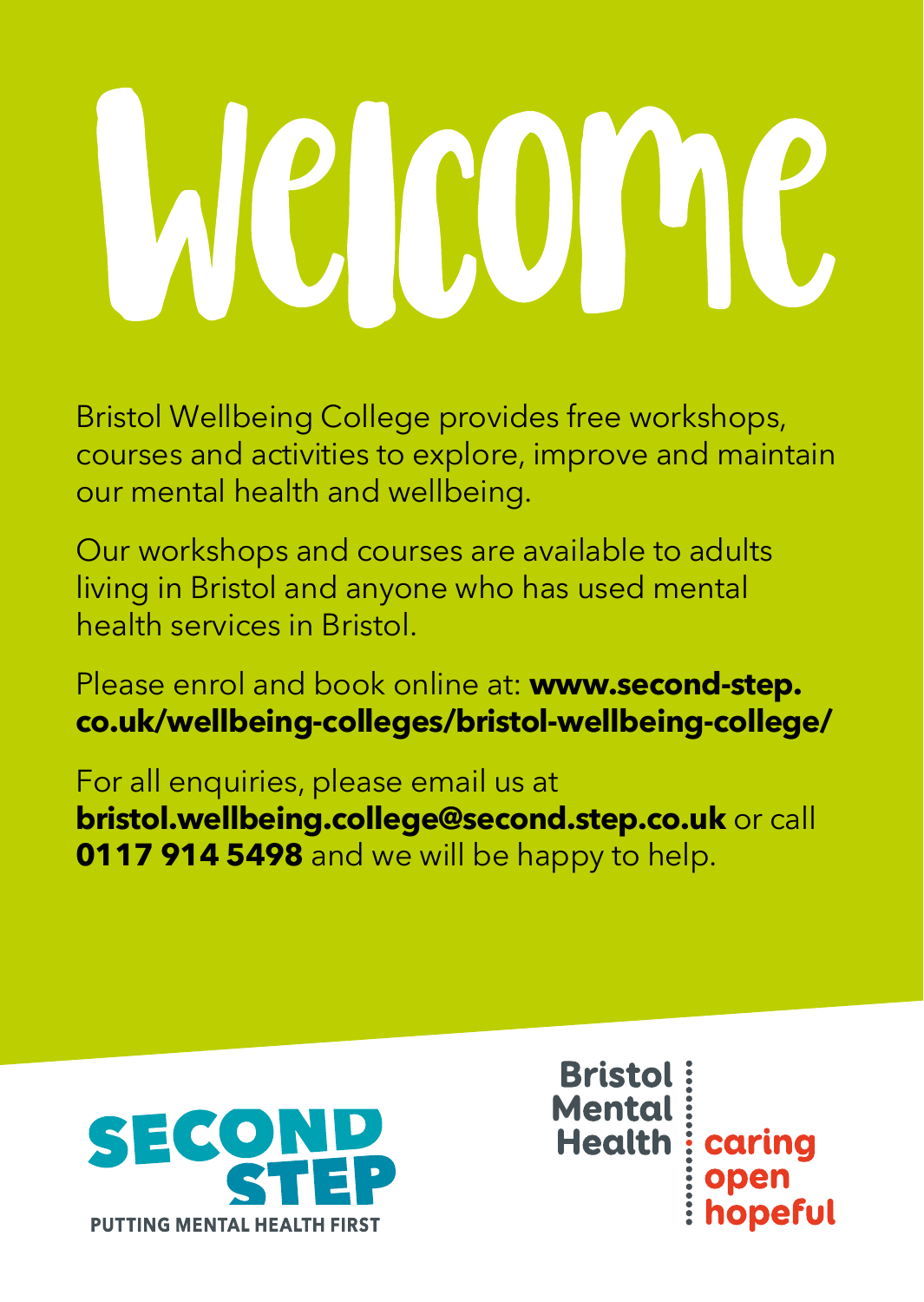### **Wellbeing Workshops Guide**

#### Green, blue or pink?

Choose the right workshops for you.

#### **Green Workshops :**

Lighter workshops offering an introduction into various ways to improve wellbeing. They are accessible to anyone, encouraging self-expression and self-care. Workshops involve techniques, activities and ways to connect with our senses to develop a wellbeing toolkit.

#### **Blue Workshops :**

More detailed workshops that focus on making positive changes to habits, behaviours and lifestyle. The workshops support you to maintain positive change or take steps towards making a change. These more structured workshops aim to provide you with helpful tools and strategies.

#### **Pink Workshops :**

In-depth and encouraging self-reflection, long-term planning and progression. Our courses provide an opportunity to share experiences and support each other. Courses require commitment to attend all sessions and a willingness to complete homework.

N.B. Pink courses run periodically throughout the year.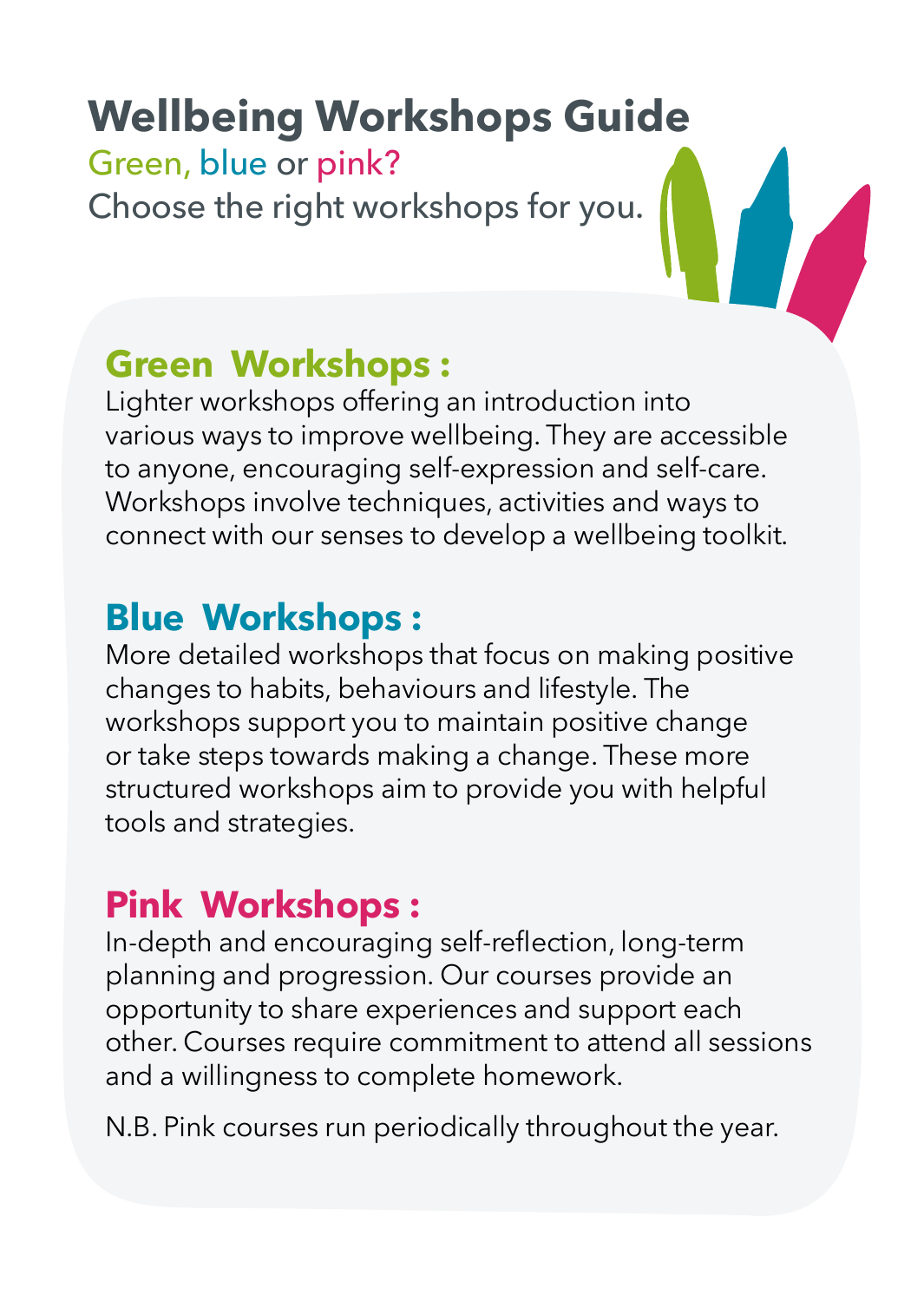## Classroom workshops

Based in community venues across Bristol. Our classroom settings are supportive, friendly and a great space to learn and grow together.

The wellbeing and safety of our staff, volunteers and learners are paramount. Before you attend in person, please ensure you have no Covid-19 symptoms.

Please note: **Prior registration is essential**

#### **Monday Afternoons at John Wesley's New Room**  36 The Horsefair, Bristol City Centre BS1 3JE **2:30pm – 4:30pm**

| Date       | Workshop                                    |
|------------|---------------------------------------------|
| Mon 9 May  | <b>Personality (dis) Order 1/2</b>          |
| Mon 16 May | <b>Personality (dis) Order 2/2</b>          |
| Mon 23 May | <b>Arts &amp; Crafts</b>                    |
| Mon 30 May | <b>Understanding Yourself</b>               |
| Mon 6 Jun  | <b>Building Resilience</b>                  |
| Mon 27 Jun | <b>Assertive Communication: Saying "No"</b> |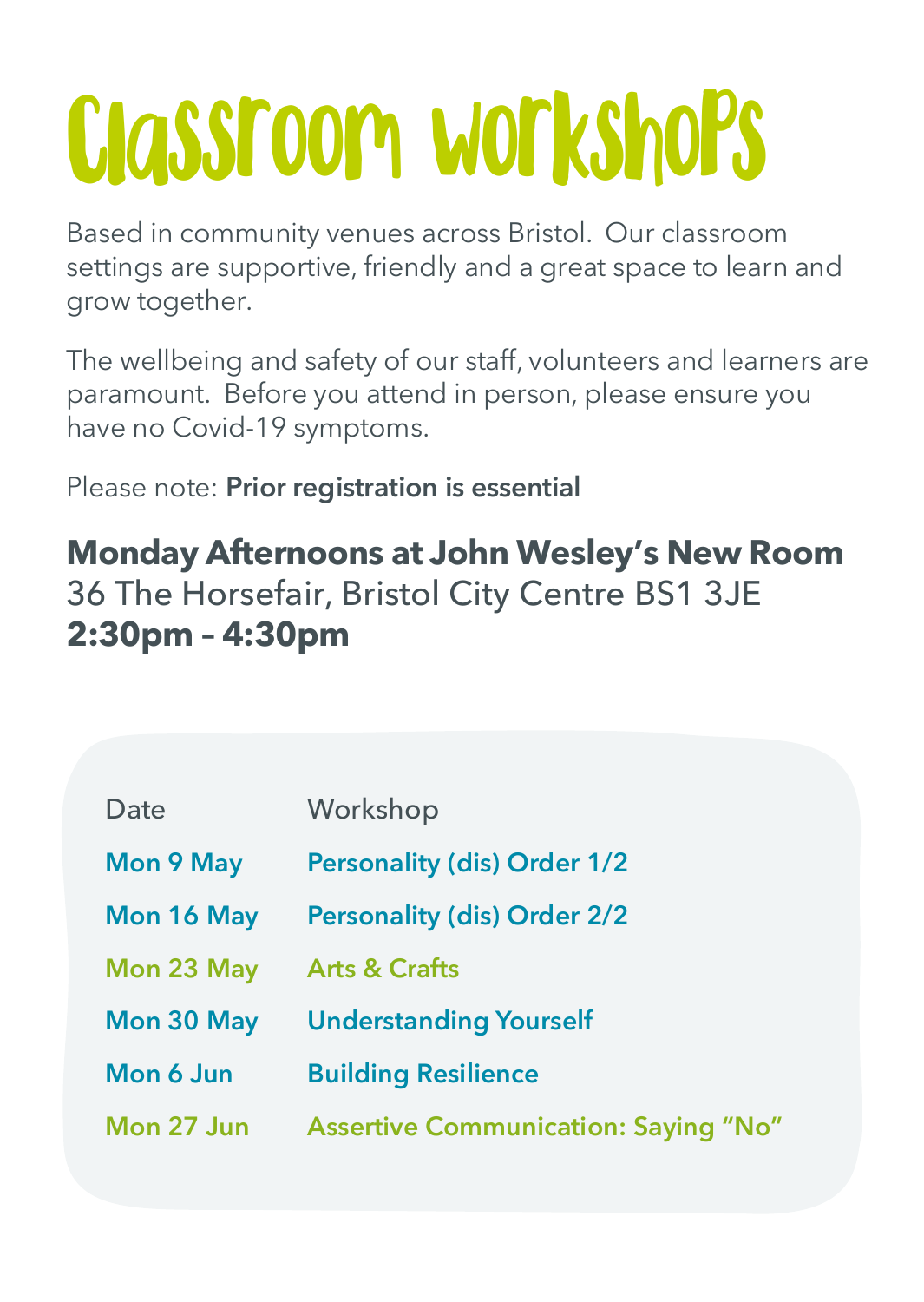**Wednesday Afternoons at John Wesley's New Room**<br>36 The Horsefair, Bristol City Centre BS1 3JE<br>**2:30pm - 4:30pm** 36 The Horsefair, Bristol City Centre BS1 3JE **2:30pm – 4:30pm**

| Date       | Workshop                       |
|------------|--------------------------------|
| Wed 18 May | <b>Introduction to Anxiety</b> |
| Wed 1 Jun  | <b>Anxiety Course 1/4</b>      |
| Wed 8 Jun  | <b>Anxiety Course 2/4</b>      |
| Wed 15 Jun | <b>Anxiety Course 3/4</b>      |
| Wed 22 Jun | <b>Anxiety Course 4/4</b>      |

#### Thursday Mornings at The Station

Silver St, Bristol City Centre BS1 2AG 10:30am – 12:30pm

| Date       | Workshop                                   |
|------------|--------------------------------------------|
| Thu 5 May  | <b>Step into Mindfulness 1</b>             |
| Thu 12 May | <b>Step into Mindfulness 2</b>             |
| Thu 16 Jun | <b>Introduction to Managing Depression</b> |
| Thu 23 Jun | Better Sleep                               |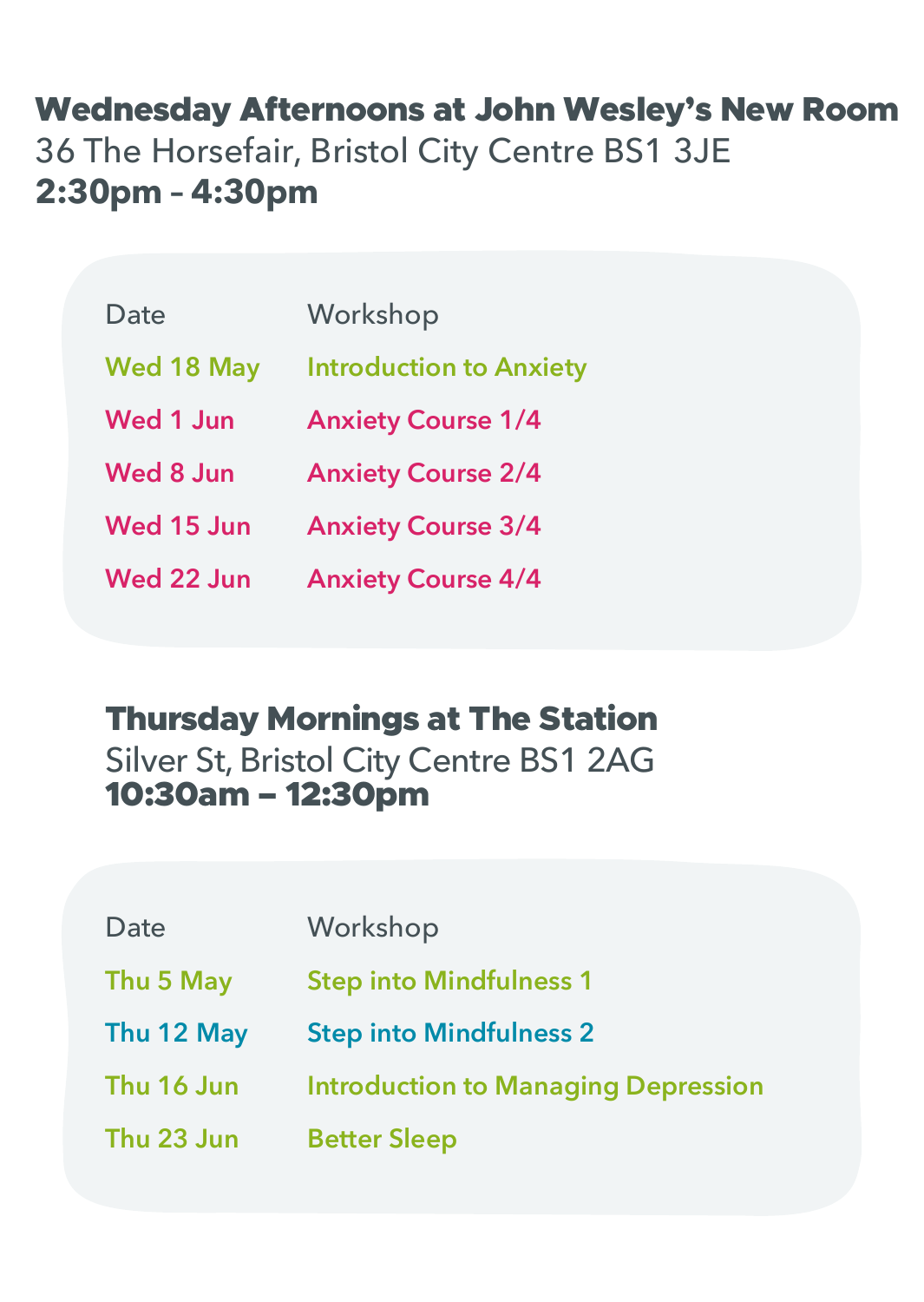#### The Greenway Centre Workshops

Doncaster Road, Southmead, BS10 5PY 2:30pm – 4:30pm

| Date       | Workshop                      |
|------------|-------------------------------|
| Tue 24 May | <b>Better Sleep</b>           |
| Wed 29 Jun | <b>Understanding Yourself</b> |

St Paul's Learning Centre Workshops 94 Grosvenor Road, St Pauls, Bristol, BS2 8XJ 2:30pm – 4:30pm

| Date       | Workshop                                   |
|------------|--------------------------------------------|
| Tue 3 May  | <b>Introduction to Anxiety</b>             |
| Mon 20 Jun | <b>Introduction to Managing Depression</b> |

#### Windmill Hill Ciry Farm Workshops

Philip Street, Bedminster, BS10 5PY 2:30pm – 4:30pm

| Date       | Workshop                                              |
|------------|-------------------------------------------------------|
| Wed 11 May | <b>B-ACE (Body Care, Achieve, Connect</b><br>& Enjoy) |
| Mon 13 Jun | <b>Introduction to Anxiety</b>                        |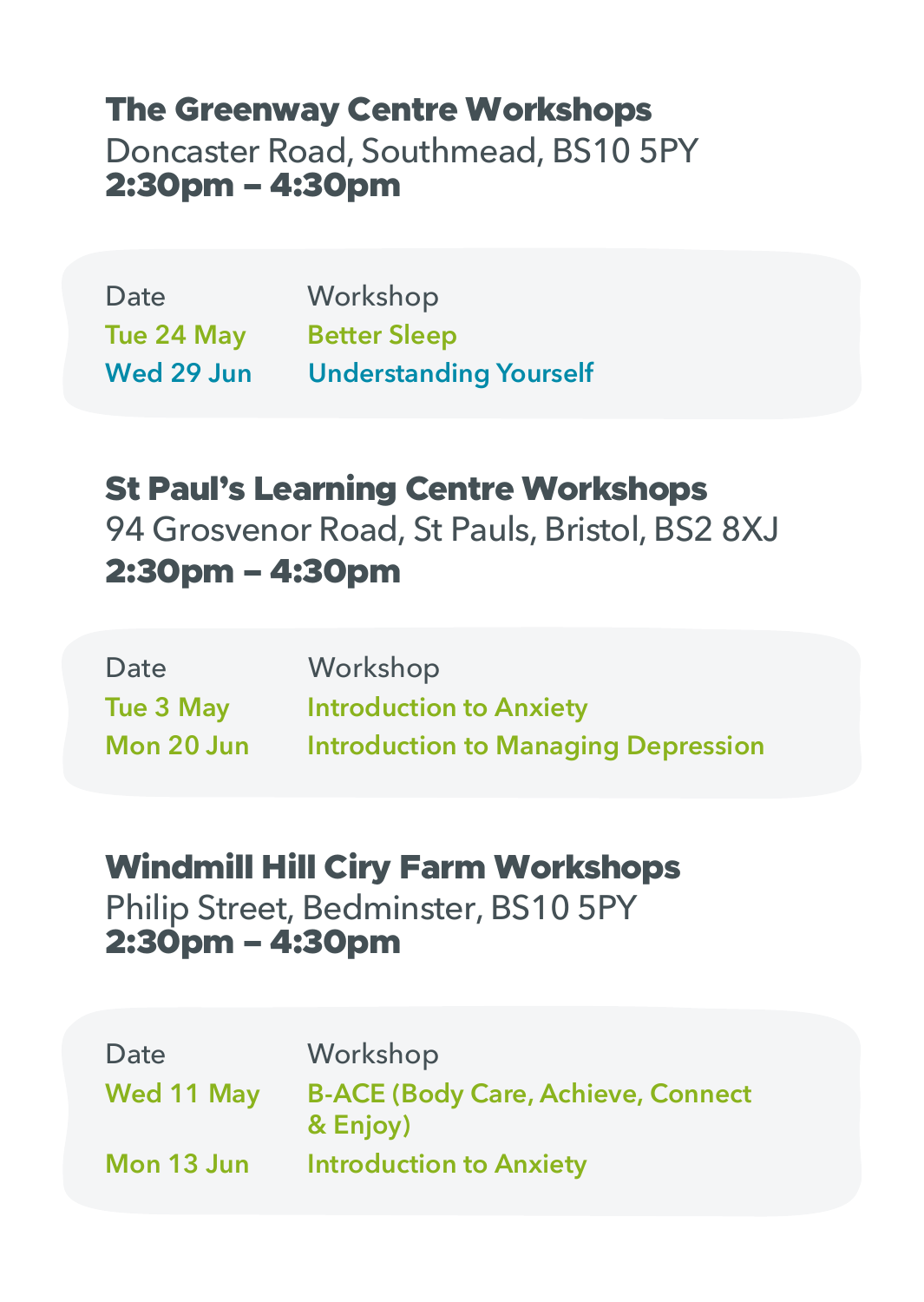# Online Workshops

Delivered via the free video conferencing app Zoom. We are happy to provide technical assistance to any learners who are new to the platform or who need help with downloading and using it.

#### **Tuesday Afternoons Online 2:30pm – 3:30pm**

- Date Workshop
- **Tue 10 May Reframing Loneliness**
- **Tue 31 May Compassionate Voice**
- **Tue 21 Jun Be Present: Senses Meditation**

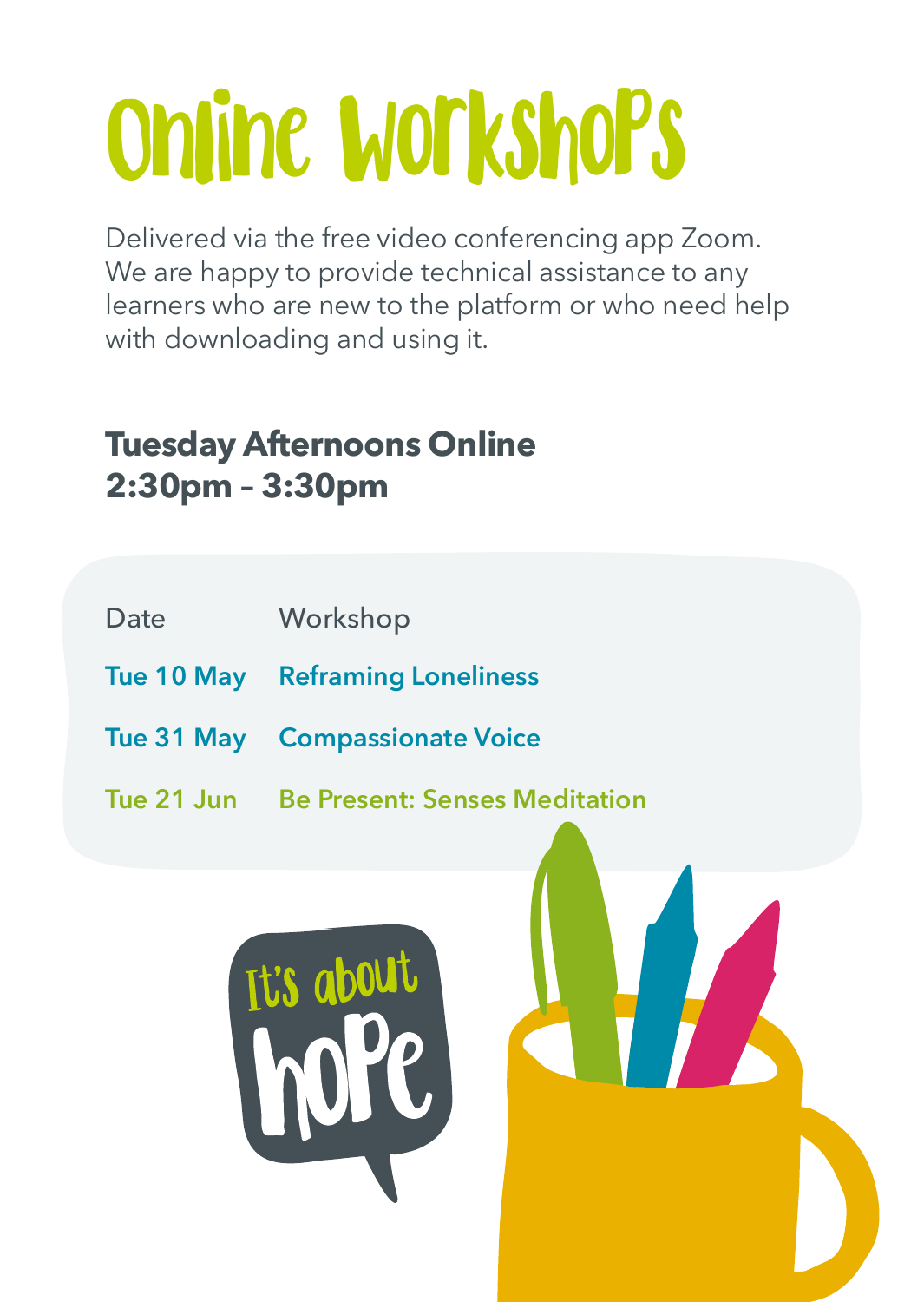## Wednesday Mornings Online<br>10:30am – 11:30am (\*12pm) 10:30am – 11:30am (\*12pm)

| Date       | Workshop                         |
|------------|----------------------------------|
|            | Wed 4 May Writing for Wellbeing  |
|            | Wed 11 May Writing with Senses   |
|            | Wed 18 May Writing with Emotions |
| Wed 1 Jun  | <b>Writing with Memory</b>       |
| Wed 8 Jun  | <b>Writing Stories</b>           |
| Wed 22 Jun | Move, Food & Mental Health 1/2*  |
| Wed 29 Jun | Move, Food & Mental Health 2/2*  |

**Further information and bookings** Please visit our website at: **www.second-step.co.uk/wellbeingcolleges/bristolwellbeing-college/** or scan the QR code.

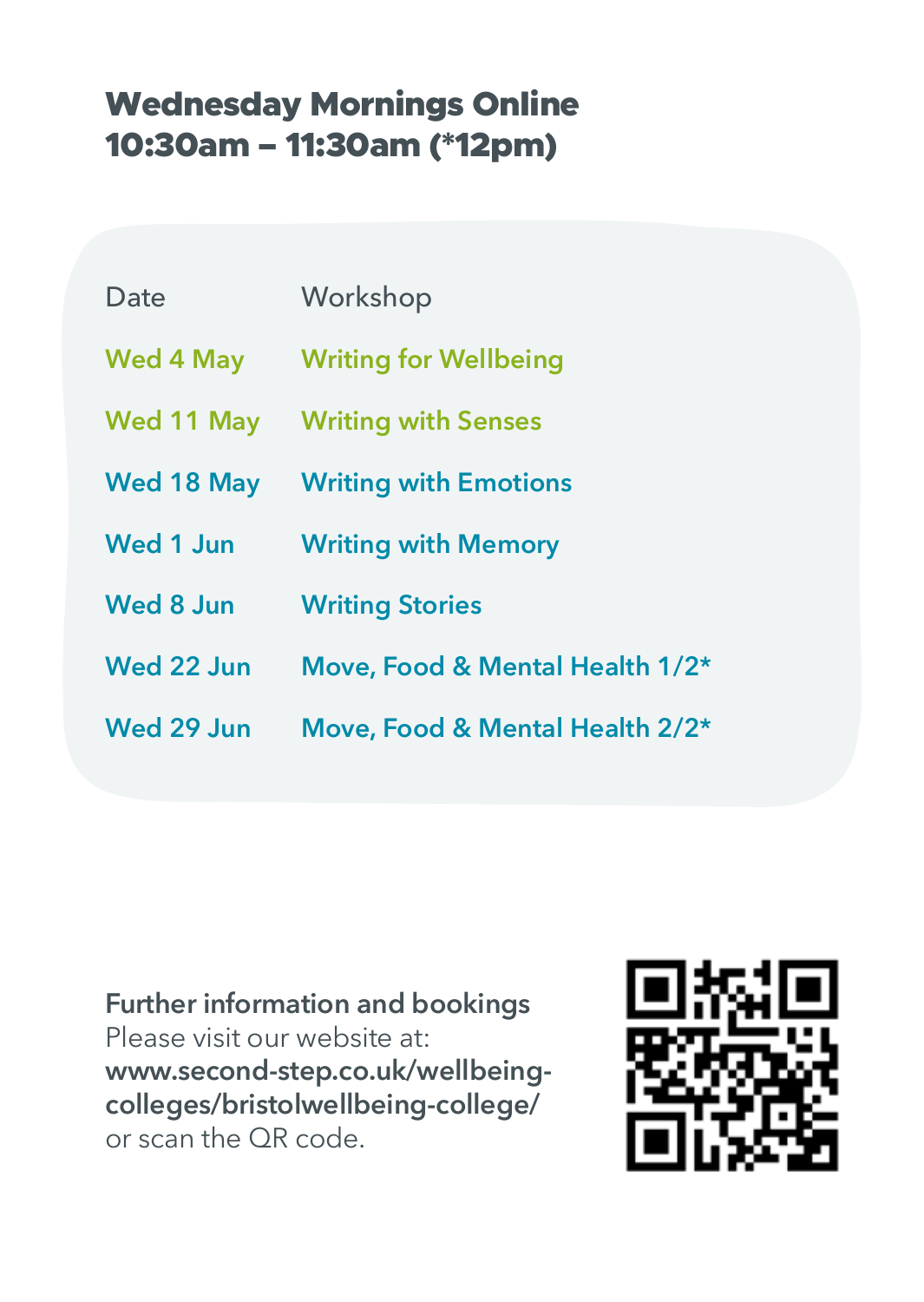#### **Thursday Afternoon Online 2:30pm – 3:30pm (\*4:30pm)**

| Date       | Workshop                                    |
|------------|---------------------------------------------|
| Thu 5 May  | <b>Assertive Communication: Saying "No"</b> |
| Thu 19 May | <b>Building Resilience</b>                  |
| Thu 26 May | <b>Introduction to Managing Depression</b>  |
| Thu 9 Jun  | <b>Managing Depression Course 1/4*</b>      |
| Thu 16 Jun | <b>Managing Depression Course 2/4*</b>      |
| Thu 23 Jun | <b>Managing Depression Course 3/4*</b>      |
| Thu 30 Jun | <b>Managing Depression Course 4/4*</b>      |

#### **Online Evening Workshops 6pm – 7:30pm**

- Date Workshop
- **Thu 12 May Better Sleep**
- **Mon 20 Jun Building Resilience**